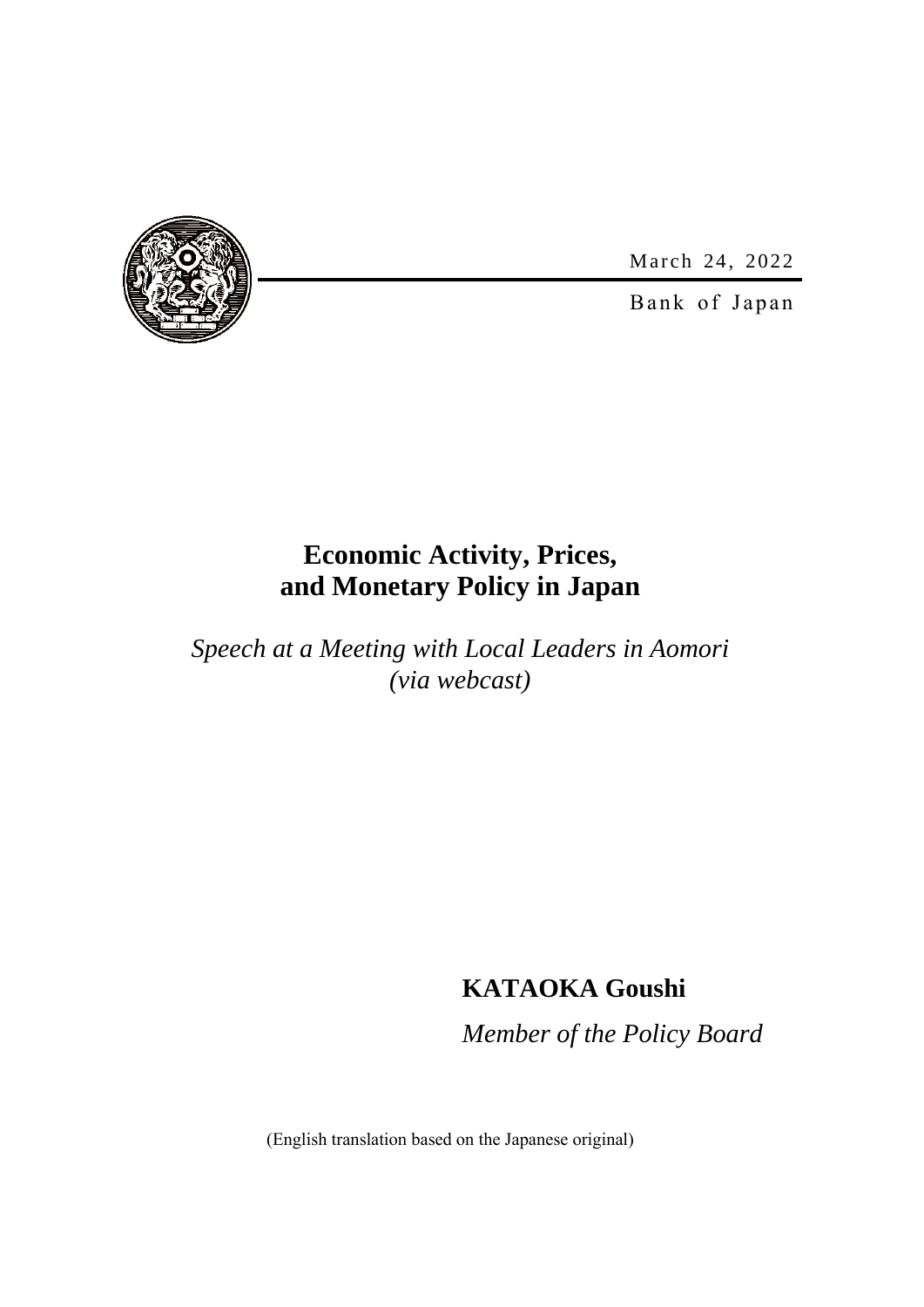#### **I. Economic Activity and Prices**

# **A. Current Situation of Economic Activity and Prices**

I would like to start my speech by looking at the current situation of economic activity and prices.

Chart 1 shows that overseas economies declined significantly for the April-June quarter of 2020, which saw the global spread of the novel coronavirus (COVID-19), but the economies continue to recover thereafter, albeit with variation across countries and regions. As for developments by country and region, the U.S. economy continues to see a recovery brought about by private consumption in particular, despite headwinds such as supply-side constraints and the resurgence of COVID-19 driven by the spread of the Omicron variant. The European economy has recovered on the whole, although public health measures were temporarily tightened again in some countries, reflecting an increase in the number of confirmed new cases of COVID-19. The Chinese economy has recovered as a trend, but the pace of growth has slowed, mainly due to (1) some weakening of investments in real estate and infrastructure owing to the tightening of regulations and (2) public health measures taken in some regions where COVID-19 has been spreading. Emerging and commodity-exporting economies other than China have picked up, despite the recent increase in the number of confirmed new cases of COVID-19.

However, the global economy is likely to be pushed down by Russia's invasion of Ukraine starting on February 24, 2022, and subsequent developments in respective economies, such as the imposition of economic sanctions on Russia. There are three major channels in which deterioration in the situation surrounding Ukraine will affect global economic and price developments; namely, (1) price rises of commodities and grains, including crude oil, natural gas, and wheat, due to supply concerns stemming from the economic sanctions imposed on Russia, (2) stagnation in trade activity with Russia, and (3) volatility in global financial markets. Price rises of commodities and grains will further increase and sustain inflationary pressure and thereby deteriorate the purchasing power of firms and households. In addition, there is concern that stagnation in trade activity with Russia may push down not only the Russian economy but also the world economy by protracting global supply-side constraints. Furthermore, global financial markets remain nervous, as seen, for example, in the large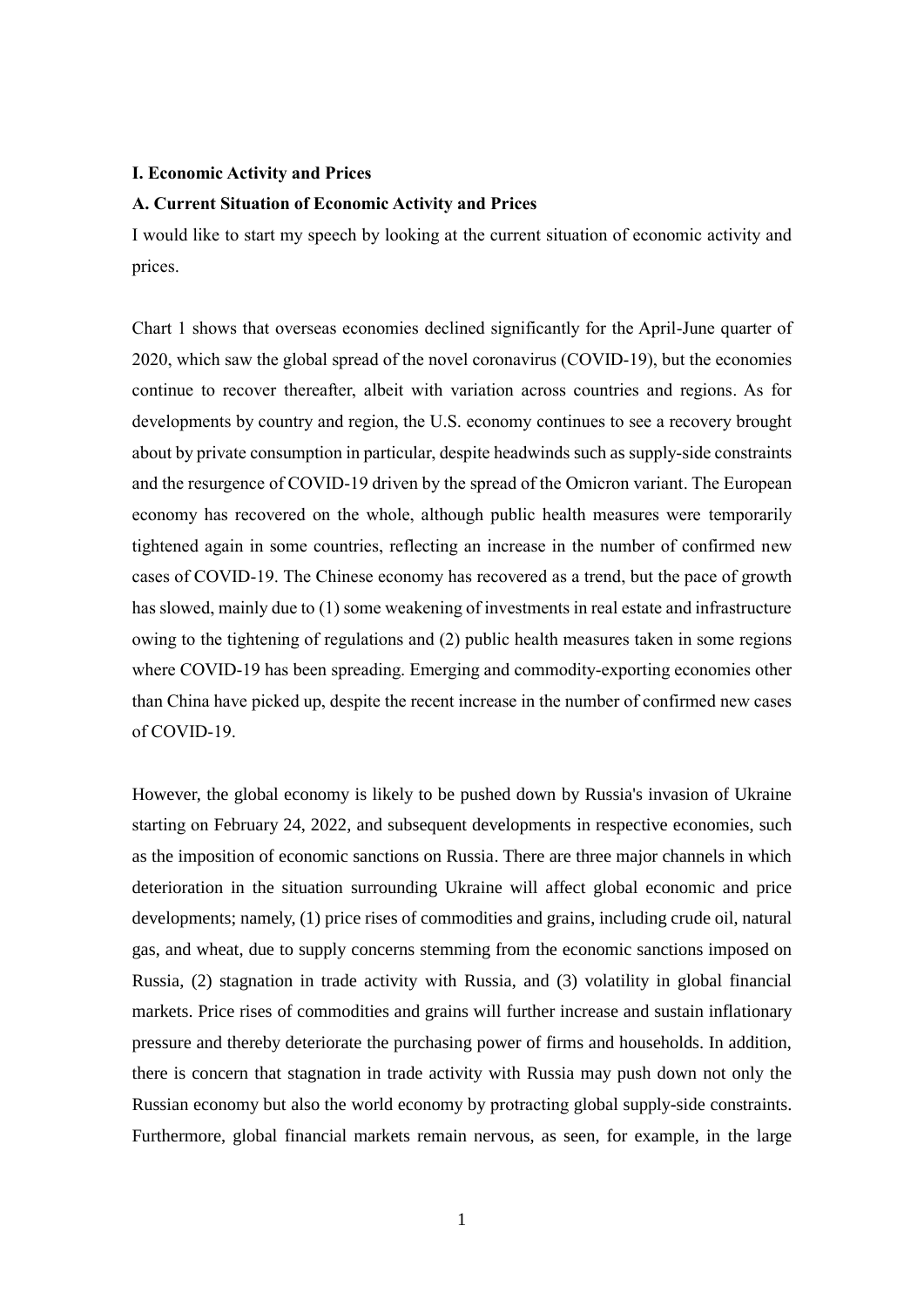volatility in asset prices. The future course of the situation surrounding Ukraine entails extremely significant uncertainties, and it is therefore necessary to closely monitor ongoing developments, including (1) the spillover effects on the global economy through the aforementioned three channels and (2) the effects on economies around the world of policy conduct in major countries, including economic sanctions.



**Chart 1 IMF** *World Economic Outlook*

Under these circumstances, I consider that Japan's economy is in the process of picking up as a trend, but has been coming under intensified downward pressure since the turn of 2022. In the left panel of Chart 2, the line graph shows developments in the real GDP growth rate, and the bar graph shows the contribution of each demand component to the growth rate, such as private consumption and business fixed investment. The second preliminary estimate for the October-December quarter of 2021 marked a real GDP growth rate of 1.1 percent on a quarteron-quarter basis and 4.6 percent on an annualized basis, reflecting the pick-up in private consumption and business fixed investment. This was because the spread of the Delta variant subsided through September 2021 and public health measures were subsequently lifted. Moreover, business performance improved, mainly for the manufacturing industry, along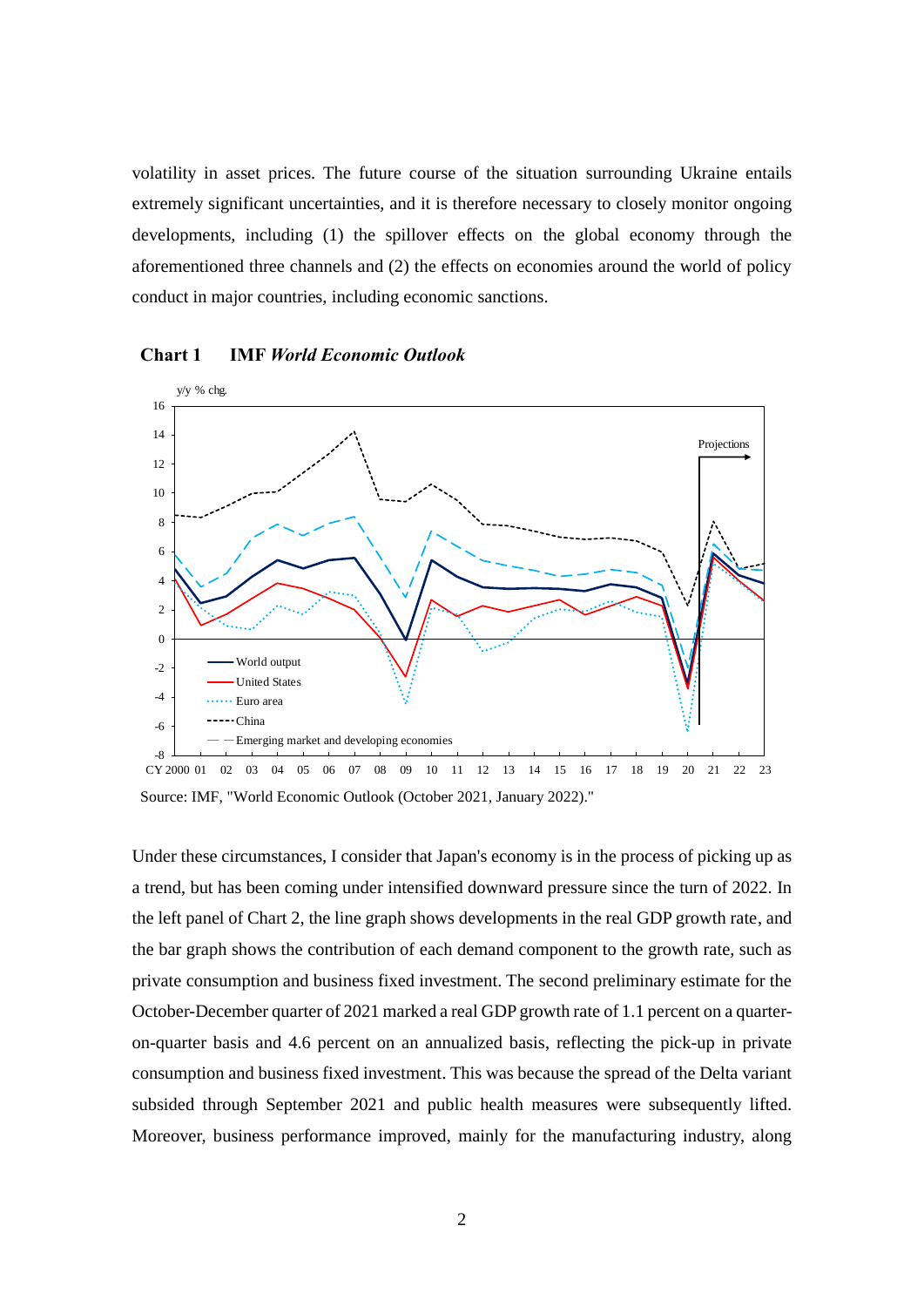with the recovery in overseas economies; and this led to an expansion in production and exports. However, as shown in the right panel of Chart 2, it will still take time for real GDP to exceed its pre-pandemic level. I view that the pick-up in Japan's economy has paused since the turn of 2022, mainly for private consumption, due to the effects of the public health measures taken in response to the spread of the Omicron variant.

## **Chart 2 Real GDP**

-



Source: Cabinet Office, "Quarterly Estimates of GDP for October-December 2021 (Second Preliminary Estimates)."

Let me now turn to price developments in Japan. As seen in Chart 3, the observed year-onyear rate of increase in the consumer price index (CPI) for February 2022 was 0.6 percent for all items less fresh food.<sup>1</sup> Moreover, the year-on-year rate of increase in the CPI that excludes the effects of temporary factors such as mobile phone charges and energy prices has been in the range of 0.5-1.0 percent, although this is an estimate. Chart 4 shows developments in the indicators for capturing the underlying trend in the CPI. The indicators declined moderately in 2020 -- when the impact of COVID-19 intensified -- but turned upward in 2021 and have returned of late to pre-pandemic levels.

<sup>&</sup>lt;sup>1</sup> The year-on-year rate of change in the CPI for all items less fresh food and energy for February 2022 was minus 1.0 percent.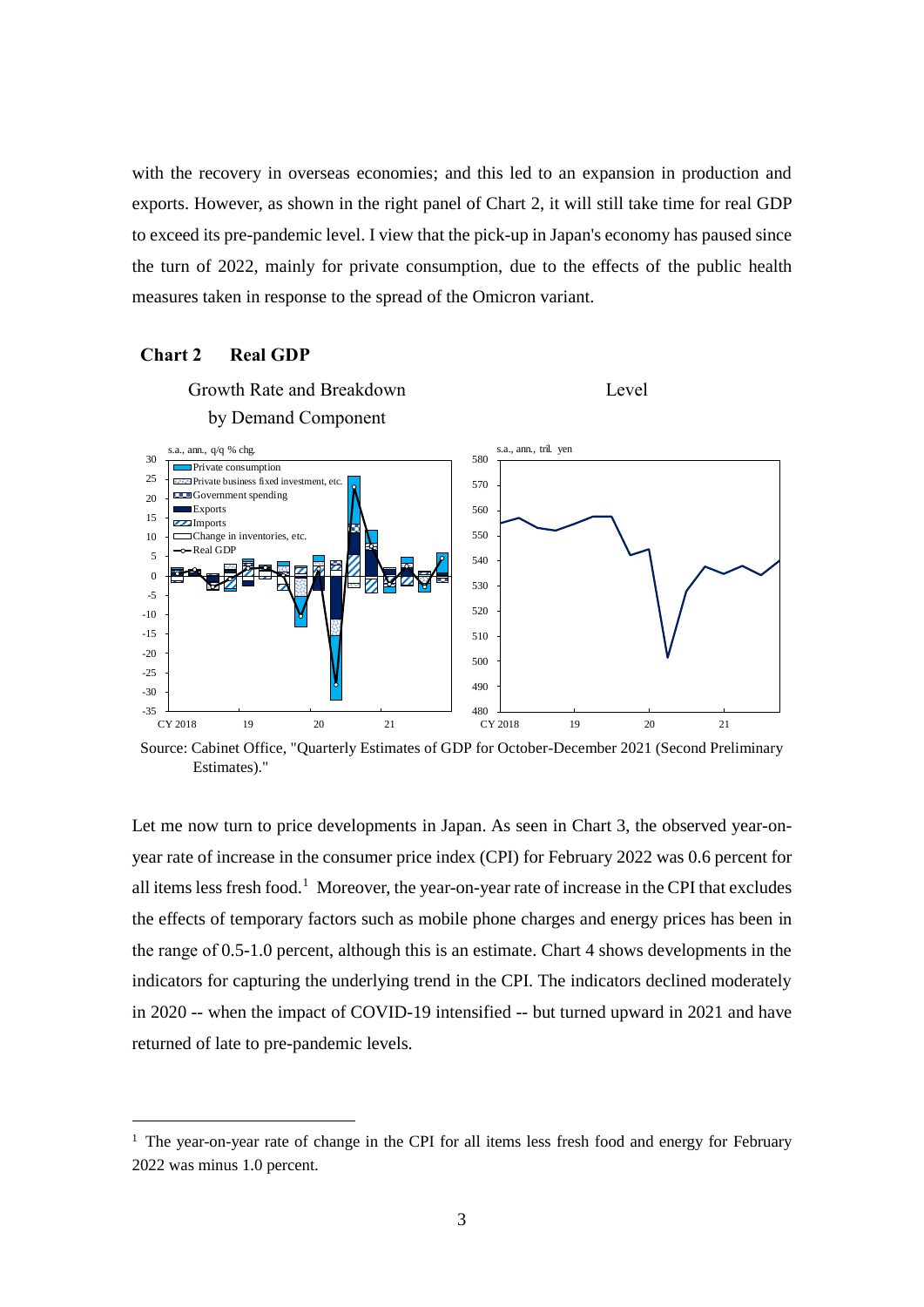

**Chart 3 CPI (Less Fresh Food)**

2. Figures for "effects of the consumption tax hike and free education policies" from April 2020 onward are Bank staff estimates and include the effects of measures such as free higher

education introduced in April 2020.

Source: Ministry of Internal Affairs and Communications, "Consumer Price Index."





Note: "Diffusion index" is defined as the share of increasing items minus that of decreasing items. Source: Bank of Japan, "Measures of Underlying Inflation."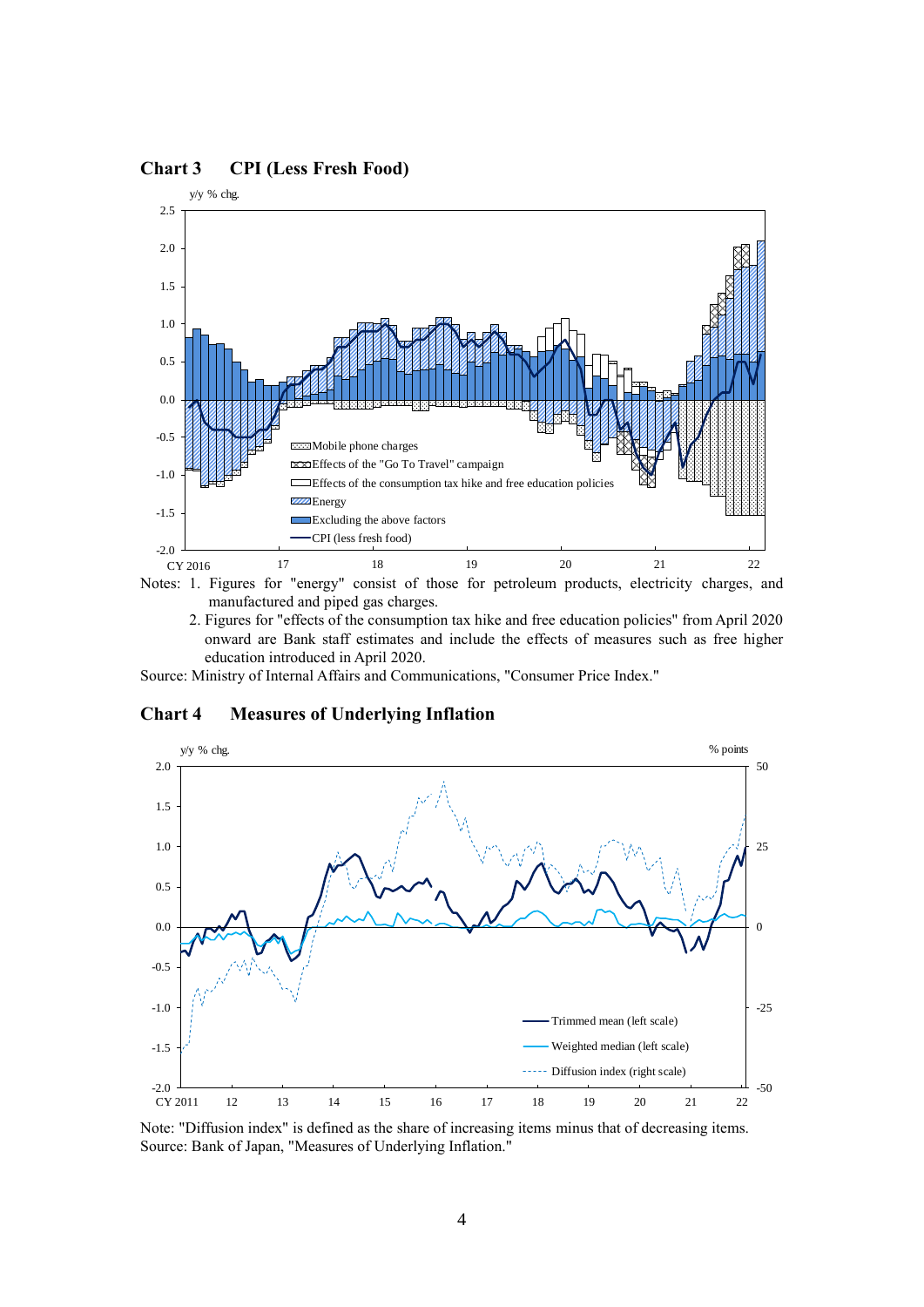#### **B. Outlook for Economic Activity and Prices**

Next, I would like to explain the Bank of Japan Policy Board members' baseline scenario regarding the outlook for economic activity and prices in Japan. Chart 5 shows the medians of the members' forecasts for economic activity and prices presented in the January 2022 *Outlook for Economic Activity and Prices* (Outlook Report). The real GDP growth rate is projected to be 2.8 percent for fiscal 2021, 3.8 percent for fiscal 2022, and 1.1 percent for fiscal 2023. Comparing the projections with those presented in the October 2021 Outlook Report, the projected growth rate for fiscal 2021 is lower but that for fiscal 2022 is higher. This is because the following points were factored in: (1) a decline in the growth rate from the middle of fiscal 2021 until the end of the fiscal year due to a drop in production, such as for the automobile sector, as a consequence of supply-side constraints; and (2) an increase in the growth rate from the beginning of fiscal 2022 due to such factors as the government's economic measures and a recovery in production to catch up with demand. In short, the baseline scenario is unchanged from that presented in the October 2021 Outlook Report. Specifically, Japan's economy is likely to follow a recovery trend as downward pressure stemming from COVID-19 on services consumption and the effects of supply-side constraints wane. The recovery trend is also supported by an expansion in external demand, accommodative financial conditions, and the government's economic measures. Thereafter, as the impact of COVID-19 subsides, the economy is expected to show higher growth.

Turning to the outlook for prices, Chart 5 shows the medians of the Policy Board members' forecasts presented in the January 2022 Outlook Report. The year-on-year rate of change in the CPI for all items less fresh food is expected to be 0 percent for fiscal 2021, 1.1 percent for fiscal 2022, and 1.1 percent for fiscal 2023. Through fiscal 2022, the rate of change in the CPI is likely to increase in positive territory because of (1) rises in energy prices and raw material costs and (2) the dissipation of temporary effects such as a reduction in mobile phone charges. Thereafter, the year-on-year rate of increase in the CPI is expected to stay at around 1 percent toward the end of the projection period, due to the underlying inflationary pressure stemming mainly from improvement in the output gap and a rise in medium- to long-term inflation expectations.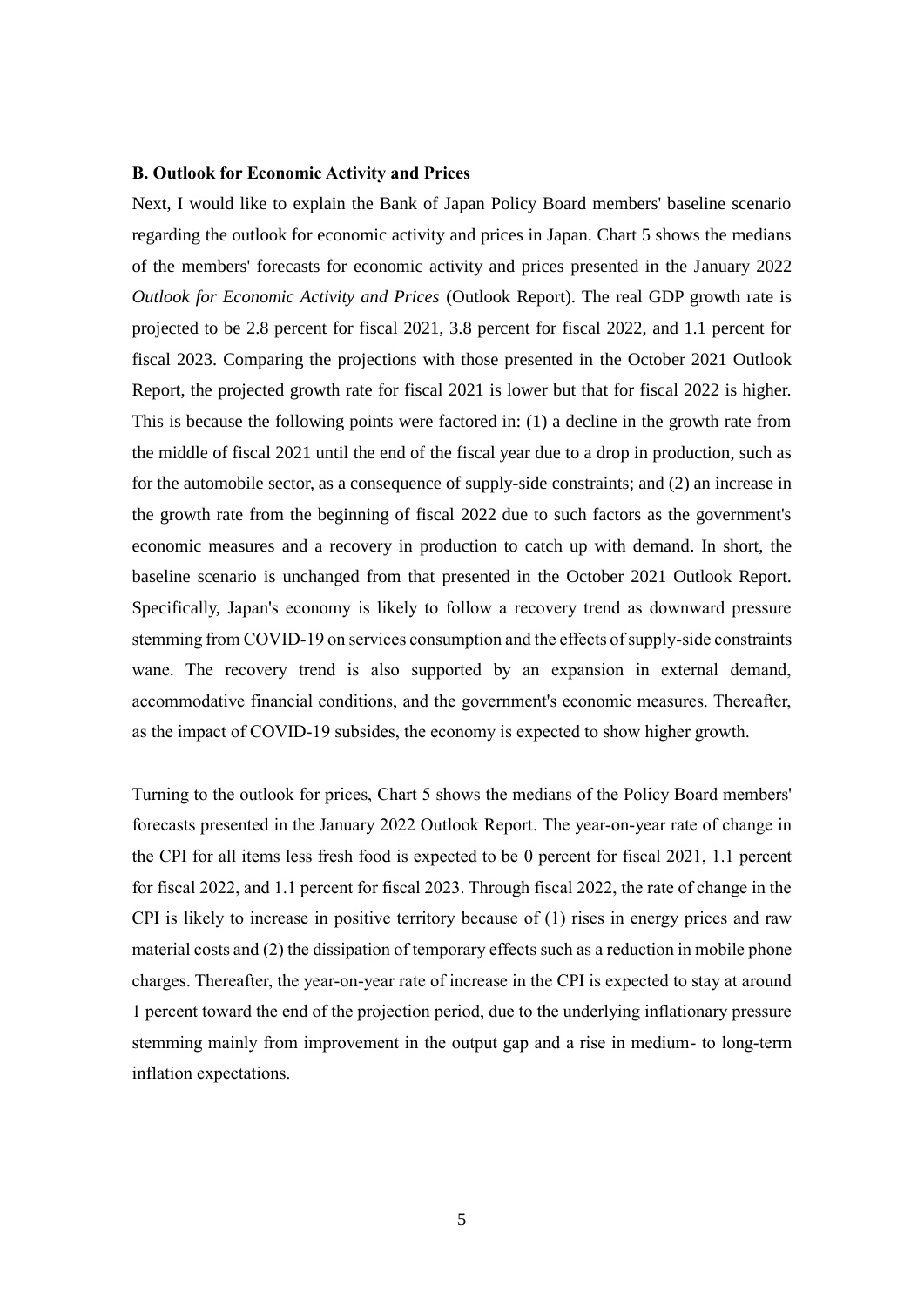# **Chart 5 Outlook for Economic Activity and Prices**

|  |                                | Real GDP | CPI (all items<br>less fresh food) |
|--|--------------------------------|----------|------------------------------------|
|  | Fiscal 2021                    | $+2.8$   | 0.0                                |
|  | Forecasts made in October 2021 | $+3.4$   | 0.0                                |
|  | Fiscal 2022                    | $+3.8$   | $+1.1$                             |
|  | Forecasts made in October 2021 | $+2.9$   | $+0.9$                             |
|  | Fiscal 2023                    | $+1.1$   | $+1.1$                             |
|  | Forecasts made in October 2021 | $+1.3$   | $+1.0$                             |

y/y % chg., medians of Policy Board members' forecasts

Source: Bank of Japan, "Outlook for Economic Activity and Prices (January 2022)."

## **C. Risks to the Outlook**

-

So far, I have explained the Policy Board members' baseline scenario regarding the outlook for economic activity and prices. However, it should be noted that this scenario does not take into account the effects of Russia's invasion of Ukraine. Particular attention is warranted for the time being to the downside risks to economic activity, mainly the impact of the spread of COVID-19 and geopolitical risks, and to the upside risks to prices due to a rise in commodity prices. I would now like to discuss three points to which I am attentive with regard to risks to the outlook.

The first point is the impact of the repeated resurgence of COVID-19 on economic growth. The Omicron variant, the first case of which was reported in southern Africa in the second half of November 2021, has swept across the world. Chart 6 shows the trend in the number of confirmed new cases of COVID-19 by country and region. Compared with the second half of 2021, when confirmed cases increased due to the spread of the Delta variant, the recent peak numbers are several times higher, indicating that the Omicron variant is highly contagious.<sup>2</sup>

<sup>&</sup>lt;sup>2</sup> The number of confirmed cases also surged in Japan from January 2022, when the Omicron variant became prevalent. The risk of hospitalization seems to be lower for the Omicron variant than for the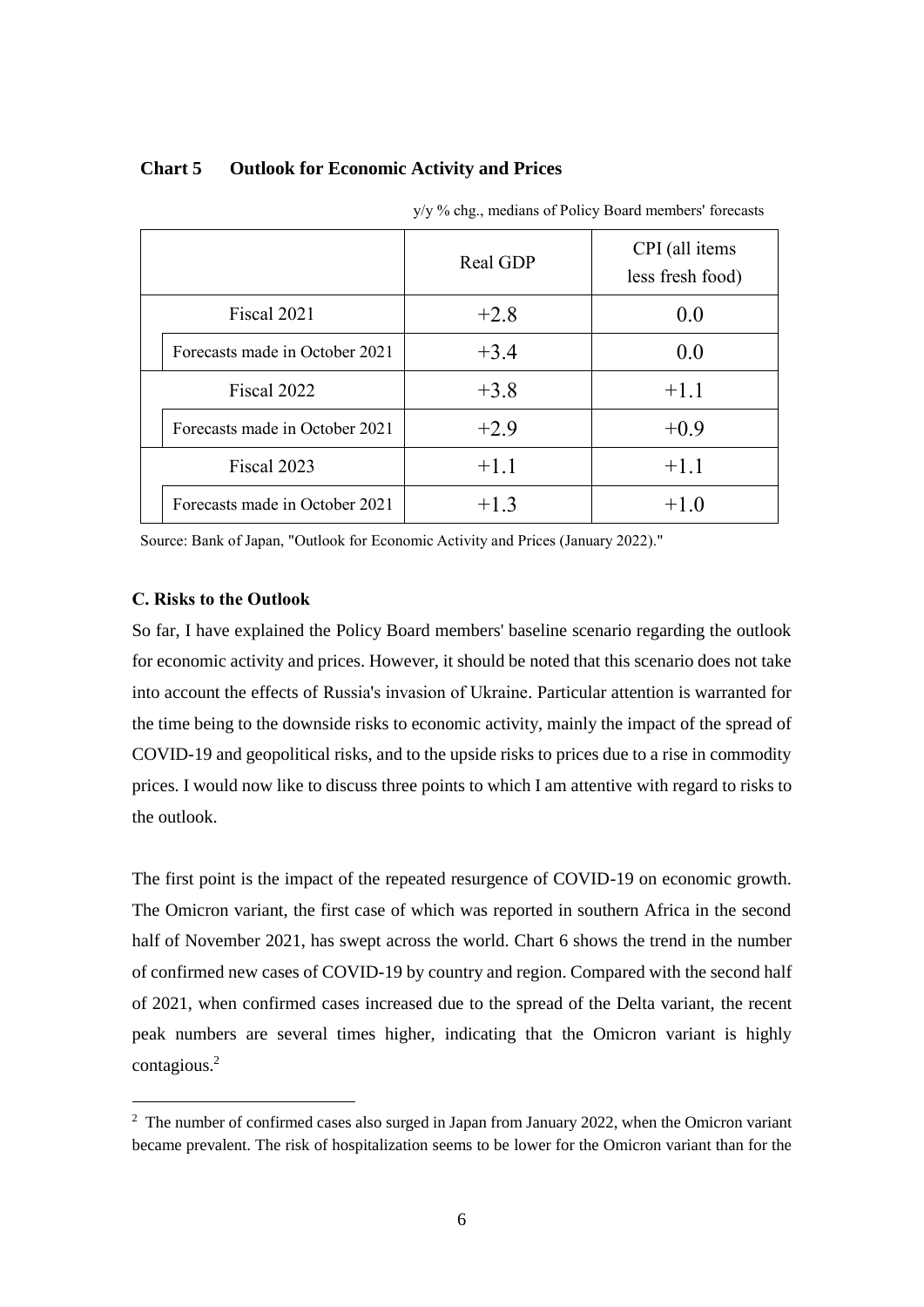

**Chart 6 Daily Confirmed New Cases of COVID-19**

Notes: 1. Figures are 7-day backward moving averages. The latest figures are for March 16, 2022. 2. Figures for the United States are based on data from the Centers for Disease Control and Prevention (CDC), while those for the euro area and "other" are based on data from the World Health Organization (WHO). For China, there is a discontinuity in the data for February 17- 19, 2020, due to the difference in the basis compared with other periods, and figures for March 16, 2020 onward are based on data released by the Chinese government (those before March 16 are based on WHO data).

Source: CEIC.

-

The spread of COVID-19 affects economic activity through a decline in aggregate demand and supply. In other words, if the authorities take public health measures to ease the burden on the medical care system in response to an increase in the number of confirmed cases, such as imposing restrictions on going out and traveling and placing restrictions on business operations in some industries, or if people voluntarily stay home due to vigilance against COVID-19, this will not only reduce aggregate demand, including household consumption, but also induce a decline in aggregate supply through a decrease in labor supply. In spring 2020, when the COVID-19 pandemic began, day-to-day activities were severely restricted around the globe, resulting in significant negative economic growth, accompanied by a plunge in both demand and supply. Thereafter, in the United States and Europe, the impact

Delta variant. However, the number of severe cases peaked close to the 70 percent level seen in autumn 2021, and this brought the medical care system under strain in some regions.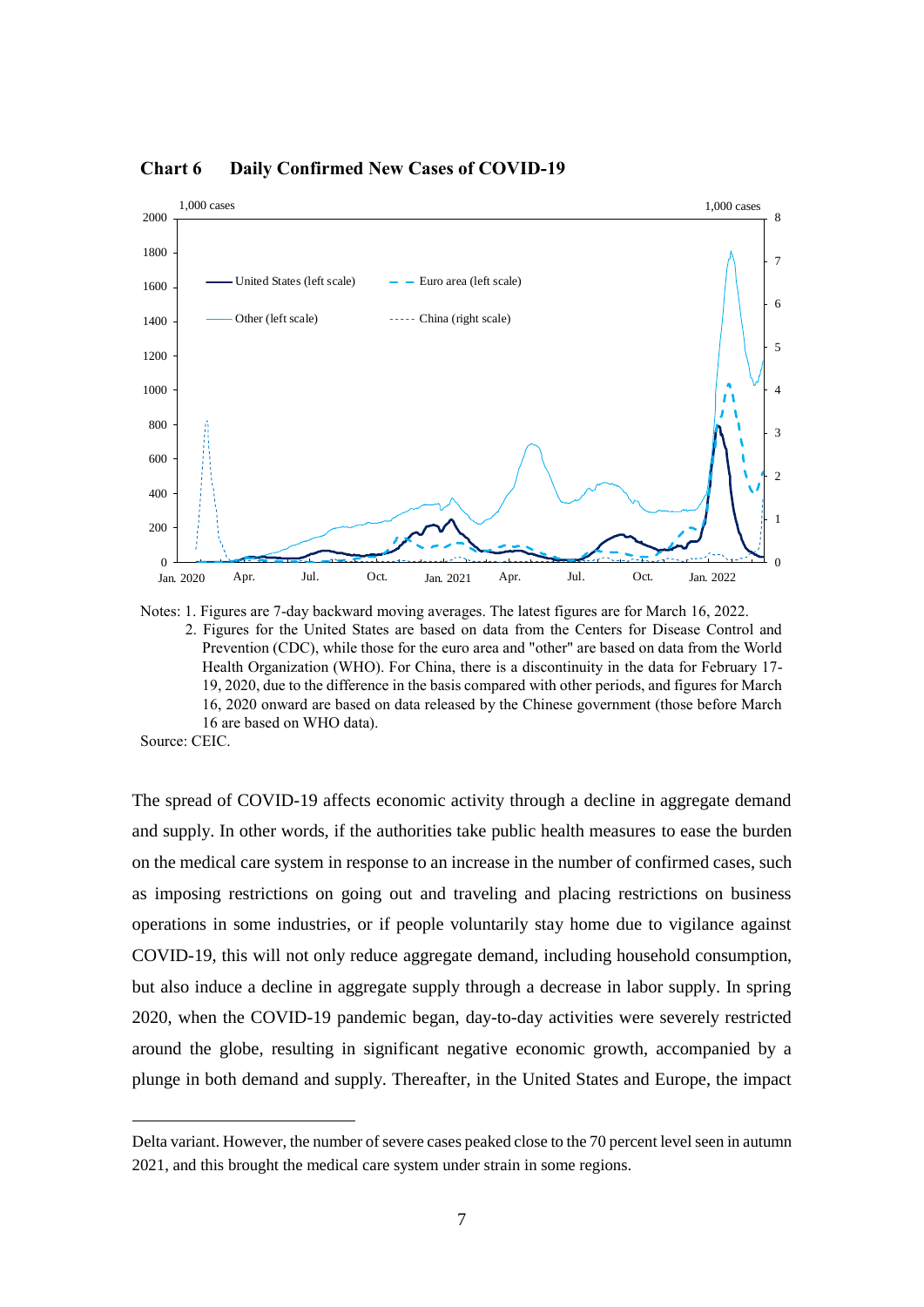of the spread of COVID-19 on aggregate demand has been weakening as the resumption of economic activity has advanced while public health has been protected, mainly due to the widespread vaccinations including the rollout of booster shots. Nevertheless, it is necessary to keep in mind the risk that the spread of COVID-19 due to a new variant may delay recovery in aggregate demand, which in turn may cause a fall in supply and stagnate the global economy's growth potential itself.

Second, I am keeping a close eye on the possibility that supply-side constraints will become prolonged and on the possible effects that this will have on economies across the globe. The reason behind the heightened awareness of supply-side constraints since 2020 is that the aggregate supply of goods in particular has been unable to fully keep up with the expansion in aggregate demand amid the prolonged COVID-19 pandemic. As governments and central banks implemented large-scale fiscal and monetary policy measures to minimize the fall in economic activity triggered by COVID-19, aggregate demand, which had been suppressed due to the pandemic, rebounded with the progressive resumption of economic activity. The rebound, in the form of pent-up demand, materialized in the United States and Europe, where initiatives were launched early to both reopen the economy and protect public health. On the other hand, with regard to aggregate supply, (1) labor supply has been slow to recover because those who left the labor market to, for example, avoid infection returned in smaller numbers than expected and (2) supply-chain disruptions and shipping bottlenecks have been protracted. This has led to delays in the recovery of production capacity, not only domestically in the respective economies but also internationally. Chart 7 presents inflation rates including prices of energy and food in the left panel and delays in the arrival of goods in the right. The chart shows that (1) delivery delays have been playing a part in the elevated inflation rates and (2) delivery continues to be delayed seriously albeit with variation across countries and regions, indicating that such delays are highly unlikely to be resolved easily for the time being.<sup>3</sup>

-

<sup>&</sup>lt;sup>3</sup> There have been many reports that logistics disruptions will continue for at least the rest of the year. See, for example, Japan External Trade Organization (JETRO), "Kyōkyū seiyaku, yusō no konran to kigyō no taiō jōkyō" [Supply-Side Constraints, Shipping Turmoil, and Responses by Firms], 2022, https://www.jetro.go.jp/ext\_images/world/covid-19/info/logistics0217r.pdf.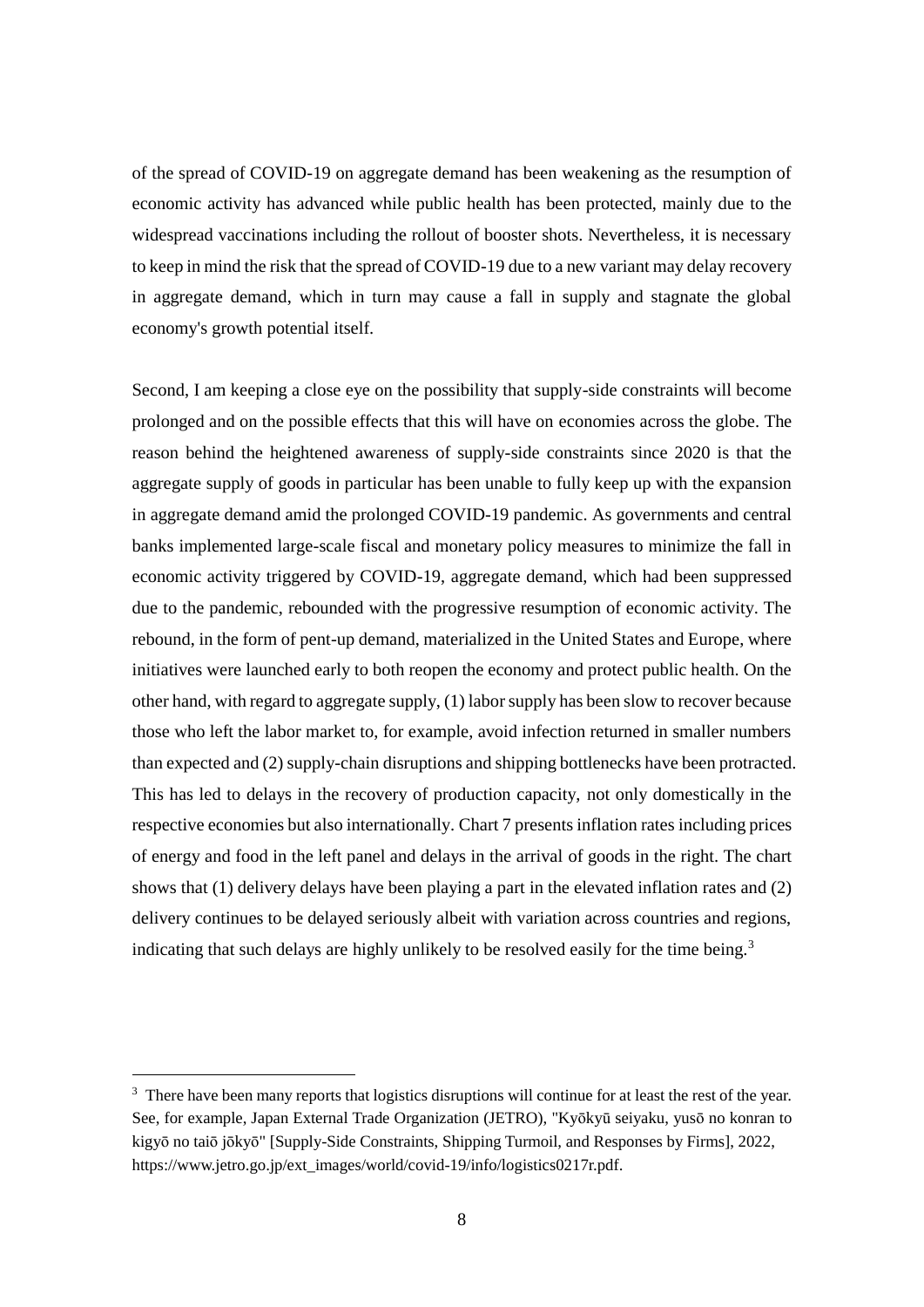

#### **Chart 7 Inflation and Supply Bottlenecks: International Comparison**

Note: Figures for Japan are the CPI for all items less fresh food.

Sources: Ministry of Internal Affairs and Communications, "Consumer Price Index"; U.S. Bureau of Economic Analysis, "Personal Income and Outlays"; Eurostat, "Harmonised Index of Consumer Prices."



Note: Delivery delay index = 100 - Suppliers' delivery times index. Figures for the United States and the euro area are from the respective manufacturing PMIs. Those for Japan are from the au Jibun Bank Japan Manufacturing PMI.



Supply-side constraints also affect Japan's economic activity, mainly through the following channels: (1) opportunity losses for firms owing to a decrease in production, (2) a decline in households' purchasing power due to increased inflationary pressure, and (3) a downturn in corporate profits caused by deterioration in the terms of trade. With regard to the second channel, there is concern that a rise in prices, mainly for essential goods such as energy and food, may affect lower-income households in particular, as they are more susceptible to a decline in purchasing power.

Chart 8 shows developments in the terms of trade. There has been a deterioration in the terms of trade three times since 2013: from 2013 to October 2014, from 2017 to May 2019, and from March 2021 onward. The current deterioration is distinctive in its severity and in the significant impact of the rise in import prices. Moreover, unlike the situation in 2017- 2019 -- when a rise in import prices of crude oil was the main cause of the deterioration in the terms of trade -- import prices are currently rising for a broad range of goods, not only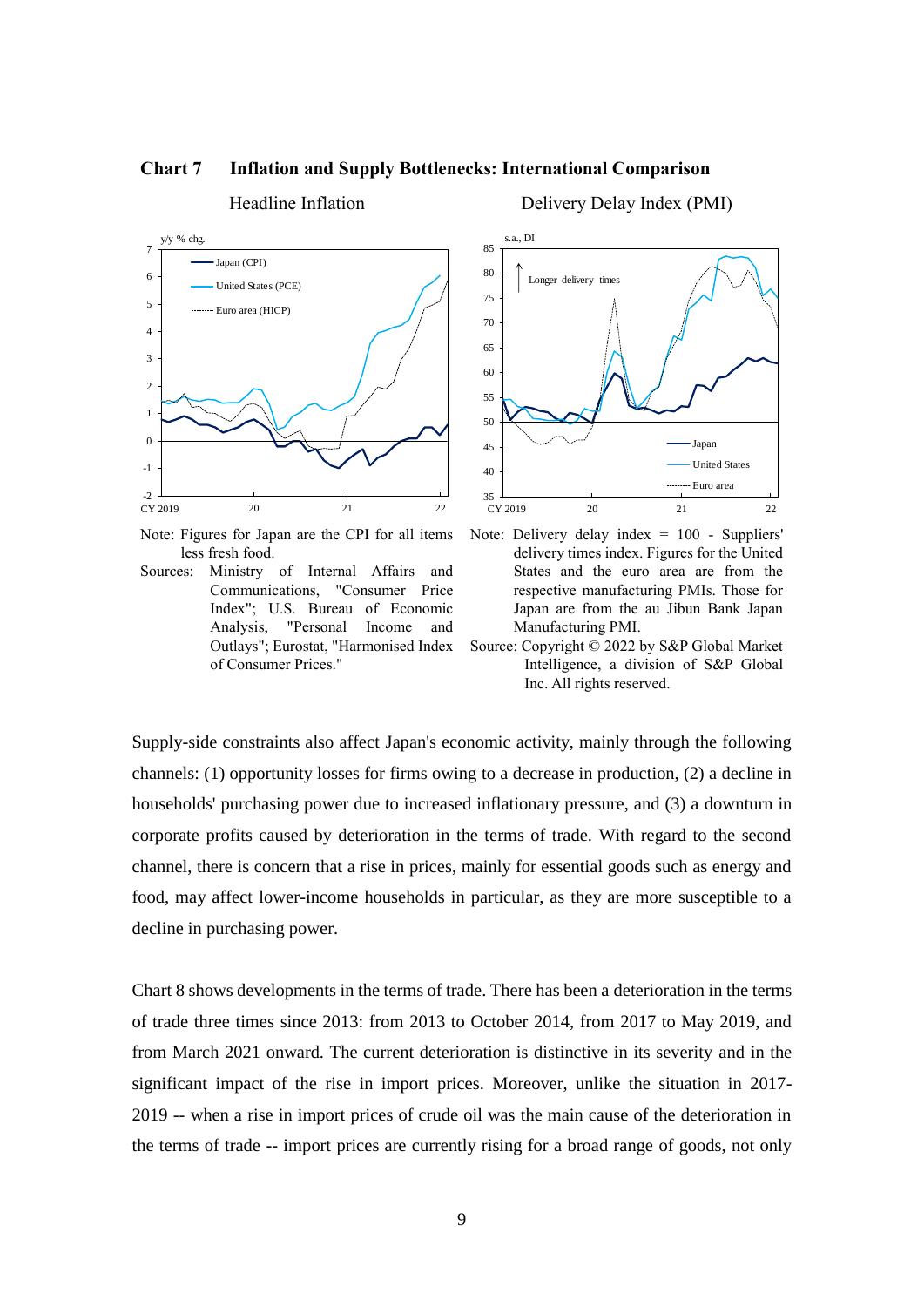crude oil but also metal products and lumber, reflecting supply-side constraints. If raw material costs -- which have been hovering at a high level -- are not smoothly passed on to selling prices, this will increase the risk that firms will not fully distribute their profits in the form of fixed investment and wages.<sup>4</sup>



#### **Chart 8 Terms of Trade**

Notes: 1. Terms of trade = Export price index / Import price index.

2. Contribution of "foreign exchange rate" is defined as the year-on-year percent change in the terms of trade (yen basis) minus the year-on-year percent change in the terms of trade (contract currency basis). Contribution of "other" is the residual that remains after deducting "foreign exchange rate," "oil import price (contract currency basis)," "other import price (contract currency basis)," and "export price (contract currency basis)," from the year-on-year percent change in the terms of trade (yen basis).

3. Author's calculations based on the Corporate Goods Price Index.

Source: Bank of Japan, "Corporate Goods Price Index."

-

The third point is the possible effects of macroeconomic policies across countries and regions, particularly how the course of U.S. monetary policy will influence asset markets and global

<sup>&</sup>lt;sup>4</sup> It should be noted that foreign exchange rates do not have a substantial impact on the overall terms of trade because they affect both export and import prices on a yen basis.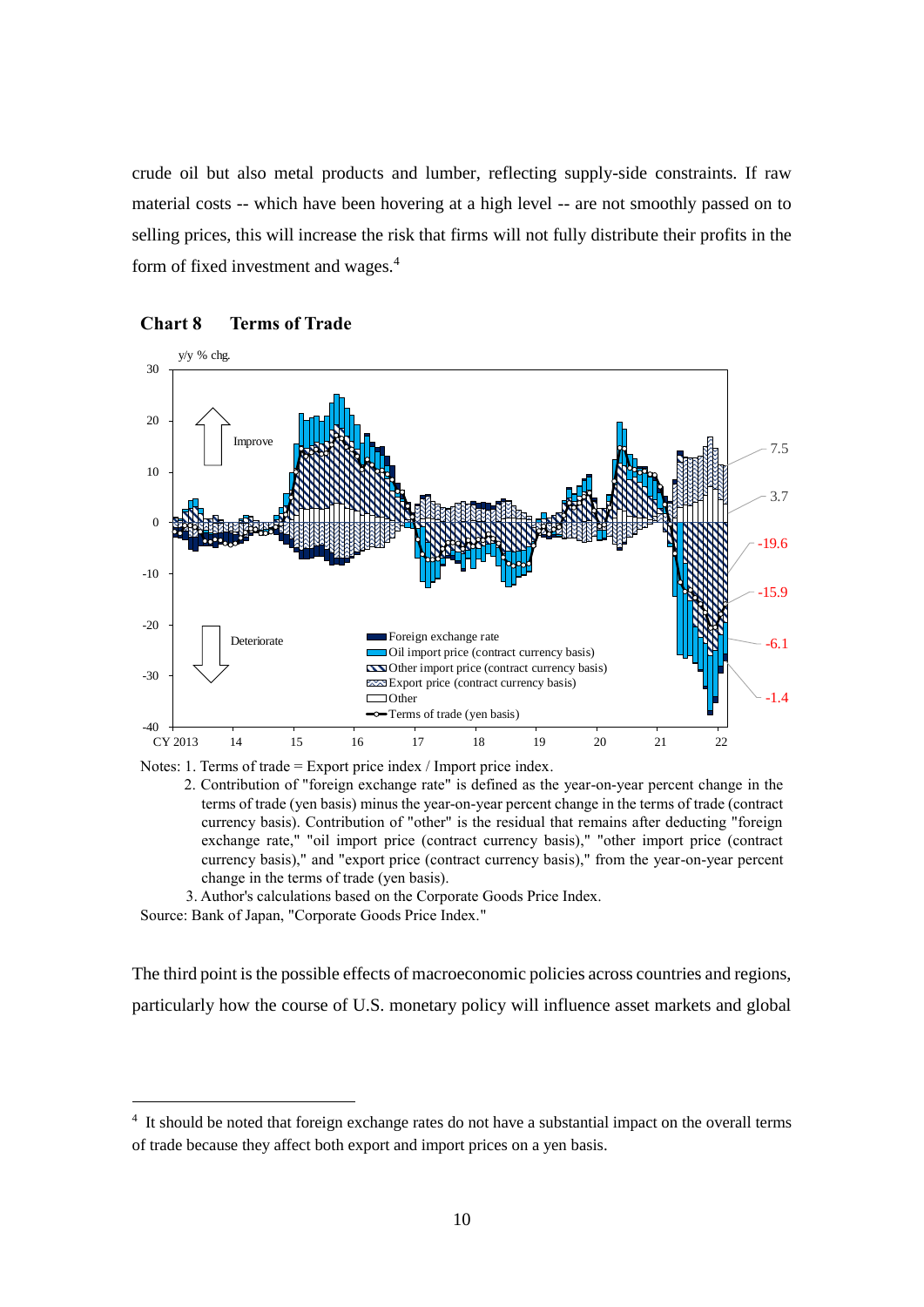financial markets.<sup>5</sup> Policy rate hikes in the United States will affect not only the economy there but also emerging economies, which are still on their way to recovery from the pandemic, through changes in capital flows in global financial markets. There is also concern about the risk that adjustments in the Chinese economy, such as in the real estate sector, will exert downward pressure on its growth rate and thereby adversely affect the world economy. Alongside this, as I mentioned earlier, close and careful attention is warranted over possible effects that geopolitical risks, including those related to the recent situation surrounding Ukraine, will have on commodity and grain prices, the world economy, and global financial markets.

## **II. Conduct of Monetary Policy**

-

Based on the outlook for economic activity and prices that I have described, I will outline the Bank's current monetary policy and recent policy decisions. I would then like to express my opinion about the Bank's monetary policy conduct.

# **A. Overview of Current Monetary Policy and Recent Policy Decisions**

The Bank conducts monetary policy under the framework of Quantitative and Qualitative Monetary Easing (QQE) with Yield Curve Control, aiming to achieve the 2 percent price stability target. This current framework consists of three components: yield curve control, the purchase of risk assets, and the Bank's public commitment regarding the future conduct of monetary policy.

In addition, the Bank has taken action since March 2020 to address the economic and financial impact of the pandemic mainly through the following three measures: (1) the Special Program to Support Financing in Response to the Novel Coronavirus (COVID-19) (the Special Program); (2) an ample and flexible provision of yen and foreign currency funds; and (3) purchases of exchange-traded funds (ETFs) and Japan real estate investment trusts (J-REITs). Among these measures, the Bank discussed at the Monetary Policy Meeting held in December 2021 the treatment of the Special Program, which was set to expire at the end of March 2022.

<sup>&</sup>lt;sup>5</sup> In response to the globally heightened inflationary pressure, the number of central banks that decided on a policy rate hike for the October-December quarter of 2021 was 31, increasing from 23 for the July-September quarter.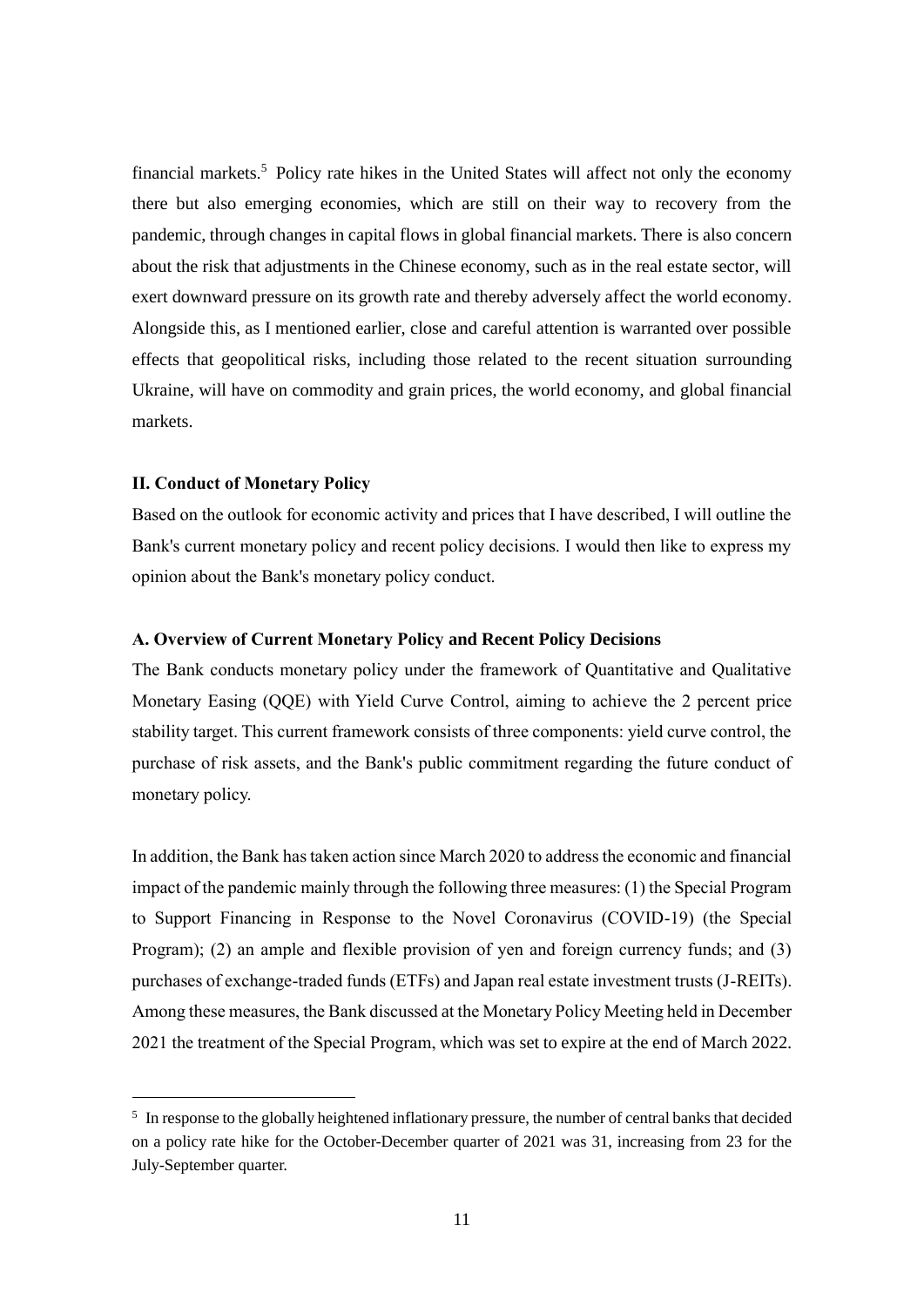It decided to extend by six months fund-provisioning to small and medium-sized firms, or SMEs, until the end of September 2022, while completing the financing support for large firms as scheduled. Chart 9 summarizes this policy decision; as indicated, the reason for the decision is that, although firms' financial positions have improved on the whole, weakness remains in the financial positions of some firms, particularly those in the face-to-face services industry and SMEs. The decision to adjust the Special Program does not represent the end of the Bank's actions against the pandemic. I would like to emphasize that the Bank's policy stance is unchanged: it will continue to closely monitor the impact of COVID-19 and take appropriate measures if necessary.

|                                                                                                                                                                                                                                                                                                                                                                            | Japan's Financial Conditions: Improved on the Whole<br>Large firms: <b>Issuance conditions for CP</b> and corporate bonds have been favorable. Precautionary demand for |                                                                                    |                                                                                                                                                                                                                                                                                                |                                                                                                                                                                                                                                                  |  |  |  |
|----------------------------------------------------------------------------------------------------------------------------------------------------------------------------------------------------------------------------------------------------------------------------------------------------------------------------------------------------------------------------|-------------------------------------------------------------------------------------------------------------------------------------------------------------------------|------------------------------------------------------------------------------------|------------------------------------------------------------------------------------------------------------------------------------------------------------------------------------------------------------------------------------------------------------------------------------------------|--------------------------------------------------------------------------------------------------------------------------------------------------------------------------------------------------------------------------------------------------|--|--|--|
| liquidity has subsided in the loan market.<br>SMEs: Financial positions have been on an improving trend on the whole, but weakness has remained in<br>some segments, such as the face-to-face services industry.<br>Partial Extension of the Special Program to Support Financing in Response to COVID-19<br>(until end-March 2022 $\rightarrow$ until end-September 2022) |                                                                                                                                                                         |                                                                                    |                                                                                                                                                                                                                                                                                                |                                                                                                                                                                                                                                                  |  |  |  |
|                                                                                                                                                                                                                                                                                                                                                                            | Purchases of CP                                                                                                                                                         | Special Funds-Supplying Operations to Facilitate Financing in Response to COVID-19 |                                                                                                                                                                                                                                                                                                |                                                                                                                                                                                                                                                  |  |  |  |
|                                                                                                                                                                                                                                                                                                                                                                            | and corporate<br>bonds                                                                                                                                                  | Against private debt<br>pledged as collateral                                      | <b>Against government-</b><br>supported loans                                                                                                                                                                                                                                                  | <b>Against non-government-</b><br>supported loans                                                                                                                                                                                                |  |  |  |
|                                                                                                                                                                                                                                                                                                                                                                            | Additional<br>purchases<br>to be completed<br>Continue purchasing the<br>same amount as prior to<br>the COVID-19 pandemic                                               | To be completed                                                                    | <b>Extend by six months the</b><br>fund-provisioning to financial<br>institutions against their loans<br>$\triangleright$ Under the revised terms and conditions<br>• Applied interest rate: 0%<br>• Amount added to the Macro Add-on<br>Balances: the amount outstanding of<br>funds provided | <b>Extend by six months</b><br>$\triangleright$ Under the current terms and conditions<br>Applied interest rate: 0.2%<br>$\bullet$<br>Amount added to the Macro Add-on<br>Balances: twice as much as the amount<br>outstanding of funds provided |  |  |  |
| Mainly for large firms and housing loans                                                                                                                                                                                                                                                                                                                                   |                                                                                                                                                                         |                                                                                    | <b>Mainly for SMEs</b>                                                                                                                                                                                                                                                                         |                                                                                                                                                                                                                                                  |  |  |  |
| For the time being, the Bank will closely monitor the impact of COVID-19<br>and will not hesitate to take additional easing measures if necessary.                                                                                                                                                                                                                         |                                                                                                                                                                         |                                                                                    |                                                                                                                                                                                                                                                                                                |                                                                                                                                                                                                                                                  |  |  |  |

#### **Chart 9 Extension of Financing Support for SMEs**

The Bank believes that climate change could exert an extremely large impact on developments in economic activity and prices as well as financial conditions from a mediumto long-term perspective. It has thus conducted the fund-provisioning measure to support financial institutions' various efforts in the field of climate change. Under this measure, 43 financial institutions were selected as eligible counterparties in November 2021, and funds amounting to about 2 trillion yen were provided through the first operation in December. The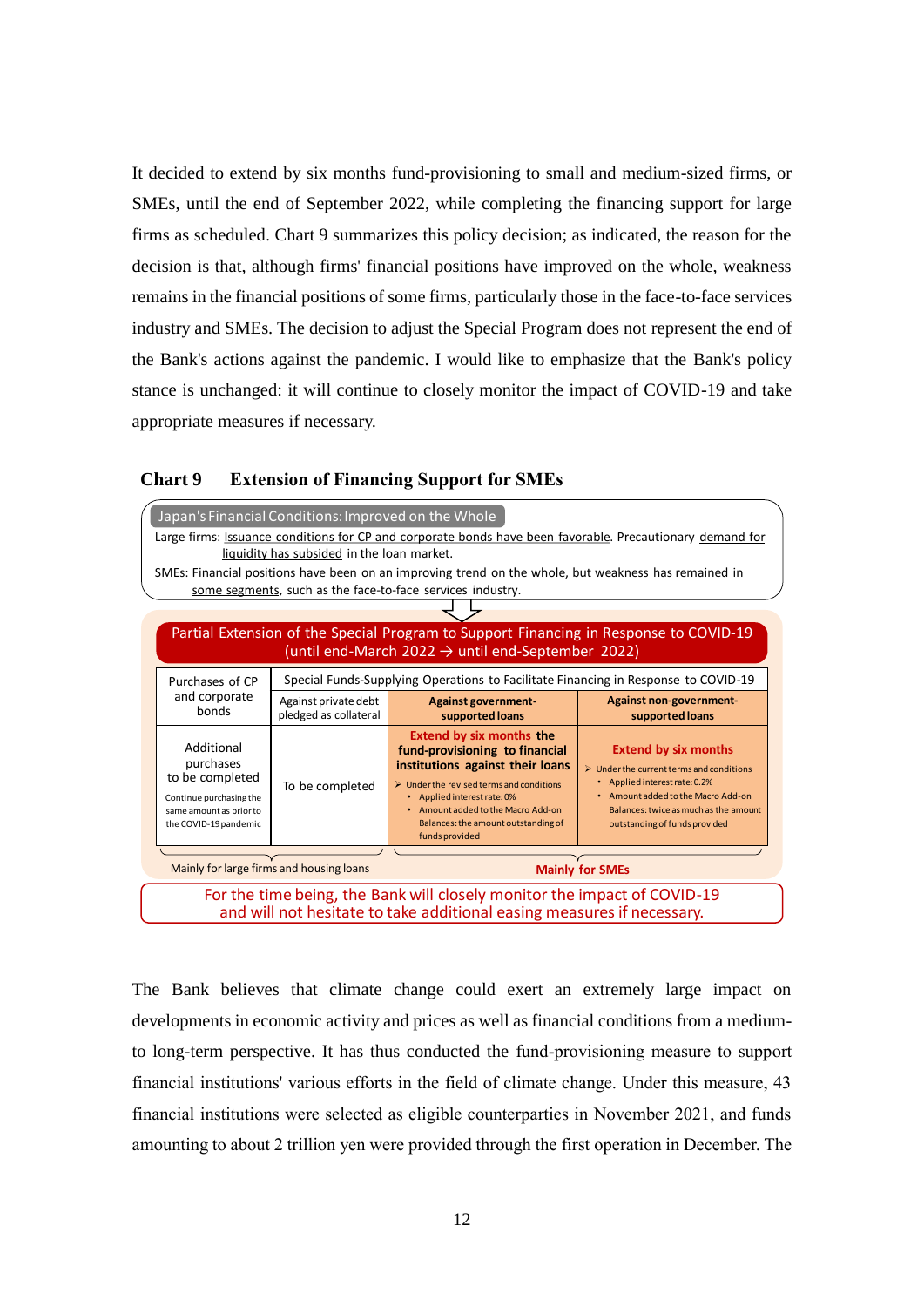Bank will continue to support the private sector's initiatives that contribute to addressing climate change.

### **B. My View on the Conduct of Monetary Policy**

Of the monetary policy measures just outlined, I have voted for the Bank's measures to address the pandemic and climate change. However, I have cast a dissenting vote on yield curve control and the Bank's commitment regarding the future conduct of monetary policy. This is because I continue to hold the view that it is necessary for the Bank not only to support financing, provide liquidity, and address climate change but also to further strengthen its monetary easing stance with a view to achieving the 2 percent price stability target at the earliest possible time and thereby supporting Japan's economy in returning to a powerful growth path.

Let me elaborate on my view. The assessment of price developments forms the basis of monetary policy decisions. The following two points should be noted when assessing current developments.

First, it is necessary to examine a broad range of indicators, including not just the CPI but also the corporate goods price index (CGPI) and the GDP deflator. Chart 10 shows the GDP deflator, a price indicator related to GDP. It has continued to record year-on-year declines since the April-June quarter of 2021, reflecting deterioration in the terms of trade shown in Chart 8. This suggests that the recent price rises in Japan are largely attributable to a rise in imported goods prices, rather than an expansion in domestic demand or wage increases.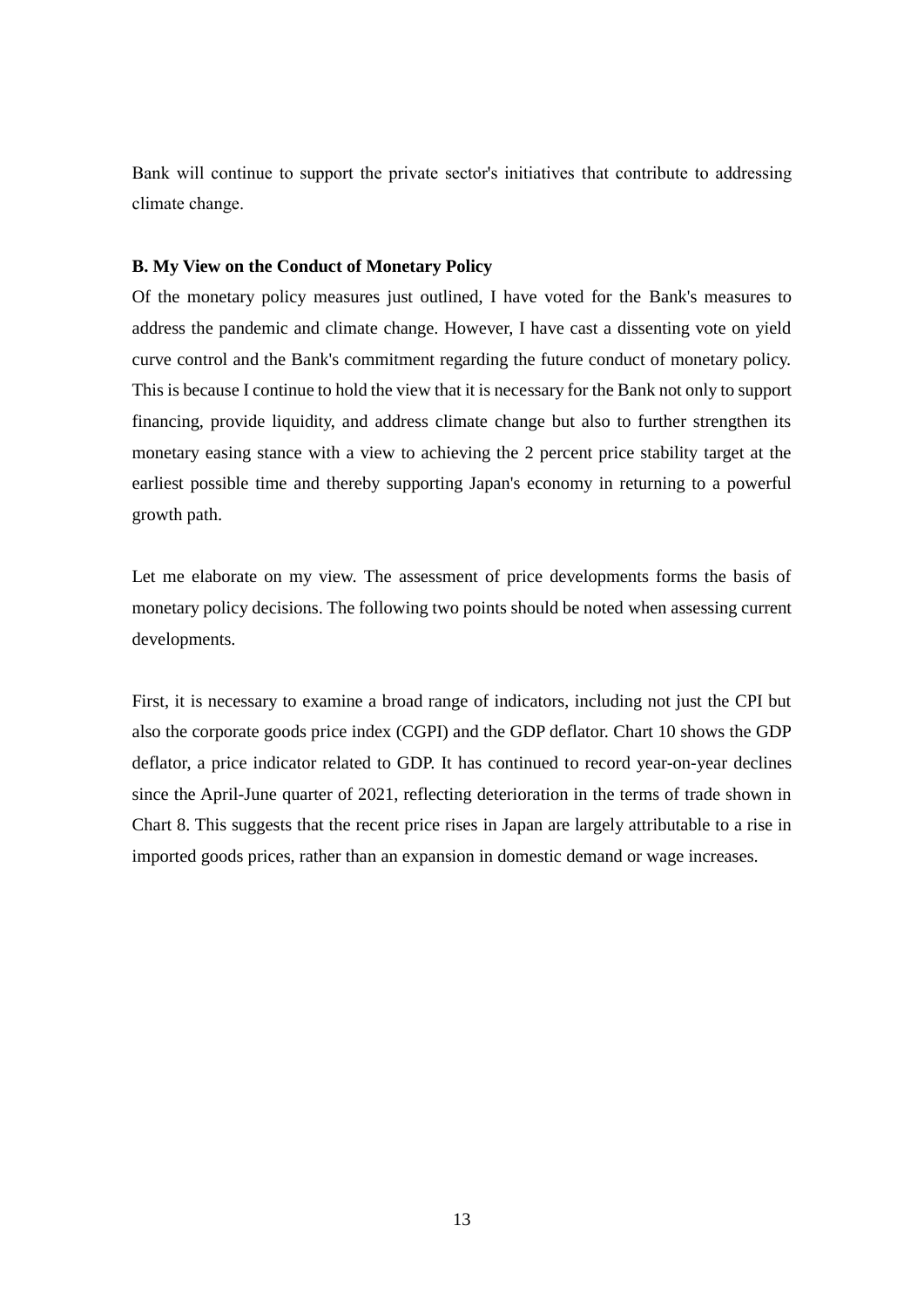## **Chart 10 GDP Deflator**



Note: Contribution of each demand component is calculated by subtracting the contribution to the yearon-year rate of change in real GDP from the contribution to that in nominal GDP. "Change in inventories, etc." includes the residual.

Source: Cabinet Office, "Quarterly Estimates of GDP for October-December 2021 (Second Preliminary Estimates)."

Second, when assessing developments in the CPI, it is important to examine the underlying trend that excludes temporary effects. The indicators for capturing the underlying trend in the CPI shown in Chart 4 have risen moderately of late, mainly for prices of goods such as petroleum products, food products, and clothes. That said, similar indicators shown in Chart 11 used to be higher than their current levels. Specifically, during the period from the middle of 1990 through the middle of 1992, when the CPI inflation rate was above 2 percent, the weighted median and trimmed mean were above 2 percent, and the mode was also above that level from the middle of 1991. This implies that the current environment surrounding the CPI -- in terms of how broad the observed price rises have been -- is far from one in which the 2 percent price stability target can be achieved in a stable manner, although the aforementioned indicators have reached about the same levels as those in 2008 and around 2014, when the CPI inflation rate temporarily rose.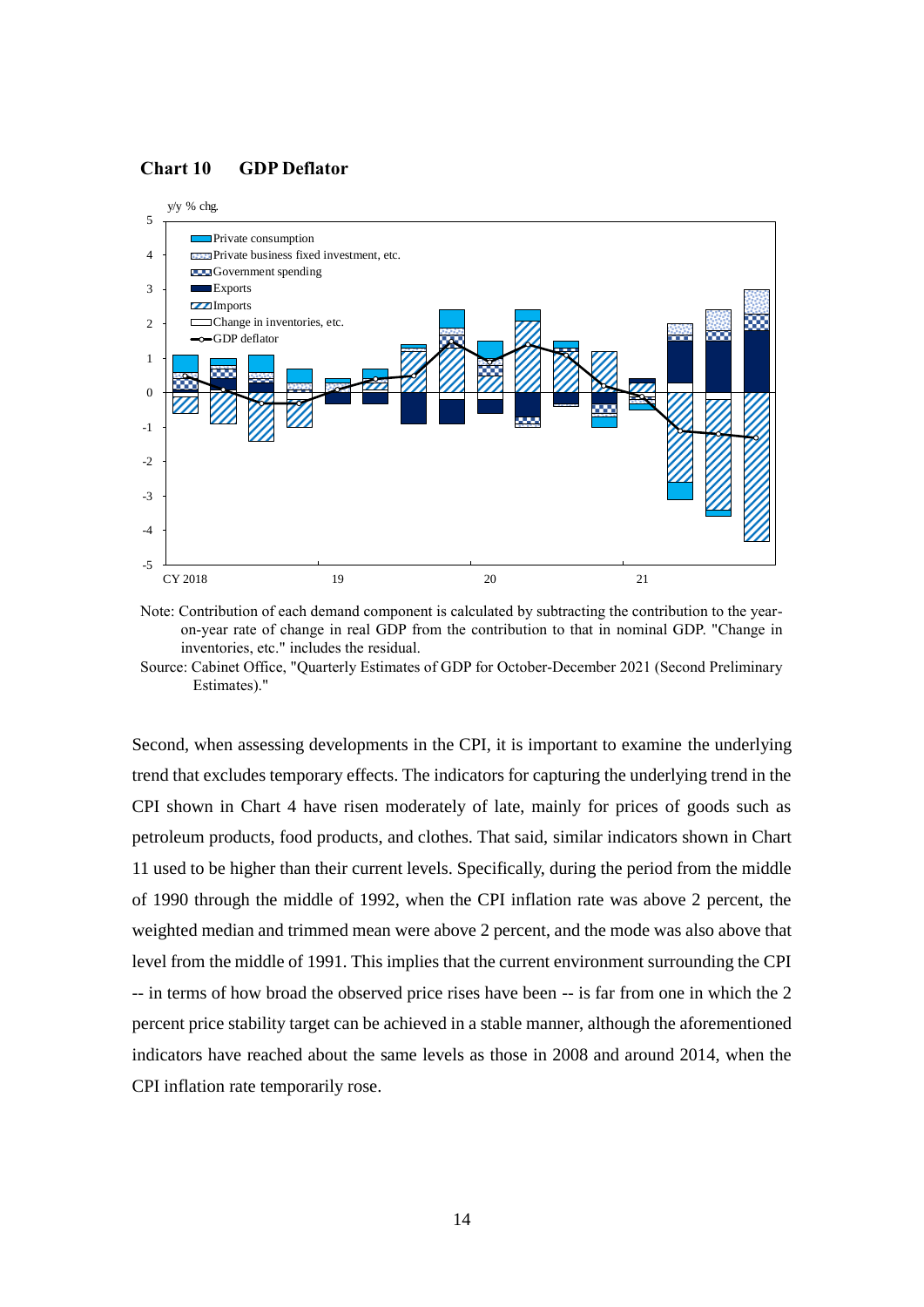**Chart 11 Core Inflation Measures from Cross-Sectional Distribution of Price Changes**



Notes: 1. Figures for the mode are from the estimated distribution.

- 2. The weighted median is calculated using the year-on-year price changes and weights of individual CPI items for each base year. For figures up through 2005, the year-on-year price changes of minor groups and subgroups are used.
- 3. Shaded areas denote recession periods.
- Source: Hogen, Y., Kawamoto, T., and Nakahama, M., "Core Inflation and the Business Cycle," *Bank of Japan Review Series*, no. 2015-E-6, November 2015,

https://www.boj.or.jp/en/research/wps\_rev/rev\_2015/data/rev15e06.pdf.





Note: Figures from January 1991 onward are adjusted for the consumption tax hikes and the introduction of free preschool education.

Source: Ministry of Internal Affairs and Communications, "Consumer Price Index."

Chart 12 shows developments in the output gap and inflation expectations, both of which affect the underlying trend in prices. The output gap continues to indicate excess supply, and inflation expectations, although on an uptrend, have not yet reached the recent peak seen around 2014.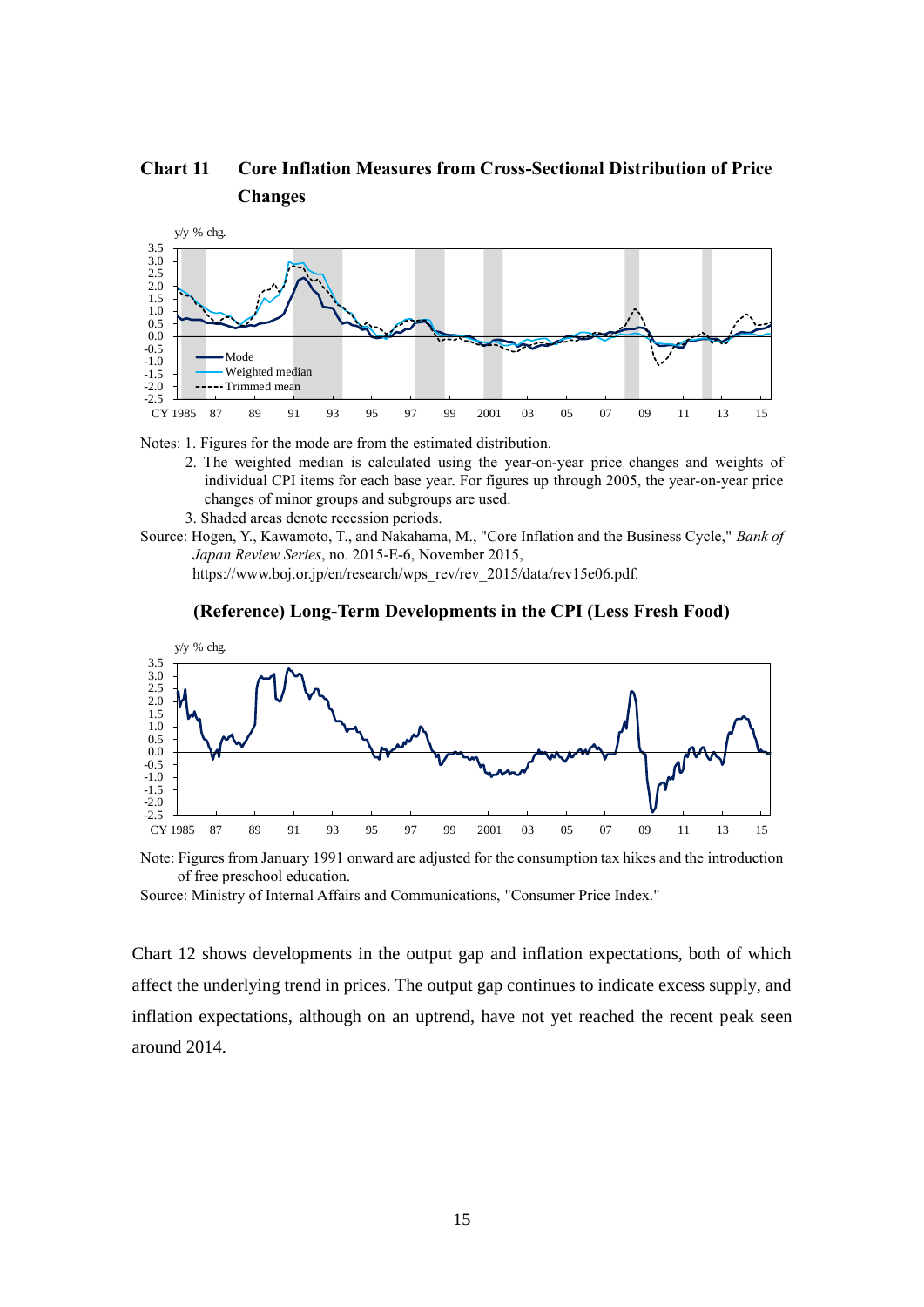

Output Gap Synthetic Indicators of Inflation

# **Chart 12 Output Gap and Inflation Expectations**

Note: In the right panel, inflation expectations of firms are taken from the *Tankan* (output prices DI), and those of households are taken from the *Opinion Survey on the General Public's Views and Behavior* (average of responses for annual inflation expectations between minus 5 percent and plus 5 percent). For experts' inflation expectations, the *QUICK Survey*, the *Consensus Forecasts*, and the inflation swap rate are used.

Developments in the CPI can be assessed by examining not only the underlying trend in prices and changes in variables that affect the trend, but also the degree to which the strength of the inflation momentum will lead to achievement of the price stability target of 2 percent. Chart 13 shows a statistical estimate of the probability of Japan's inflation rate reaching 2 percent within two years.<sup>6</sup> Based on the assumption that the average of the changes in the monthly inflation rate over the past year will continue, the 2 percent-passage probability has risen since July 2021; however, the rise is largely attributable to higher energy prices. Considering that the probability calculated using the CPI excluding temporary effects has also been rising, the momentum in inflation could strengthen not only for energy prices but also for a variety

-

Sources: Consensus Economics Inc., "Consensus Forecasts"; QUICK Corp., "QUICK Monthly Market Survey <Bonds>"; Bloomberg; Bank of Japan.

<sup>6</sup> Presuming that the first passage time probability of a stochastic process obeys the Wald distribution, the probability of inflation rates hitting a threshold before a time horizon is estimated, assuming a 2 percent threshold and measurement horizon of two years. For the estimation results for 1991 through 2012, see Chart 9 in Kataoka, G., "Economic Activity, Prices, and Monetary Policy in Japan: Speech at a Meeting with Business Leaders in Kanagawa," Bank of Japan, September 2018, https://www.boj.or.jp/en/announcements/press/koen\_2018/ko180921a.htm/.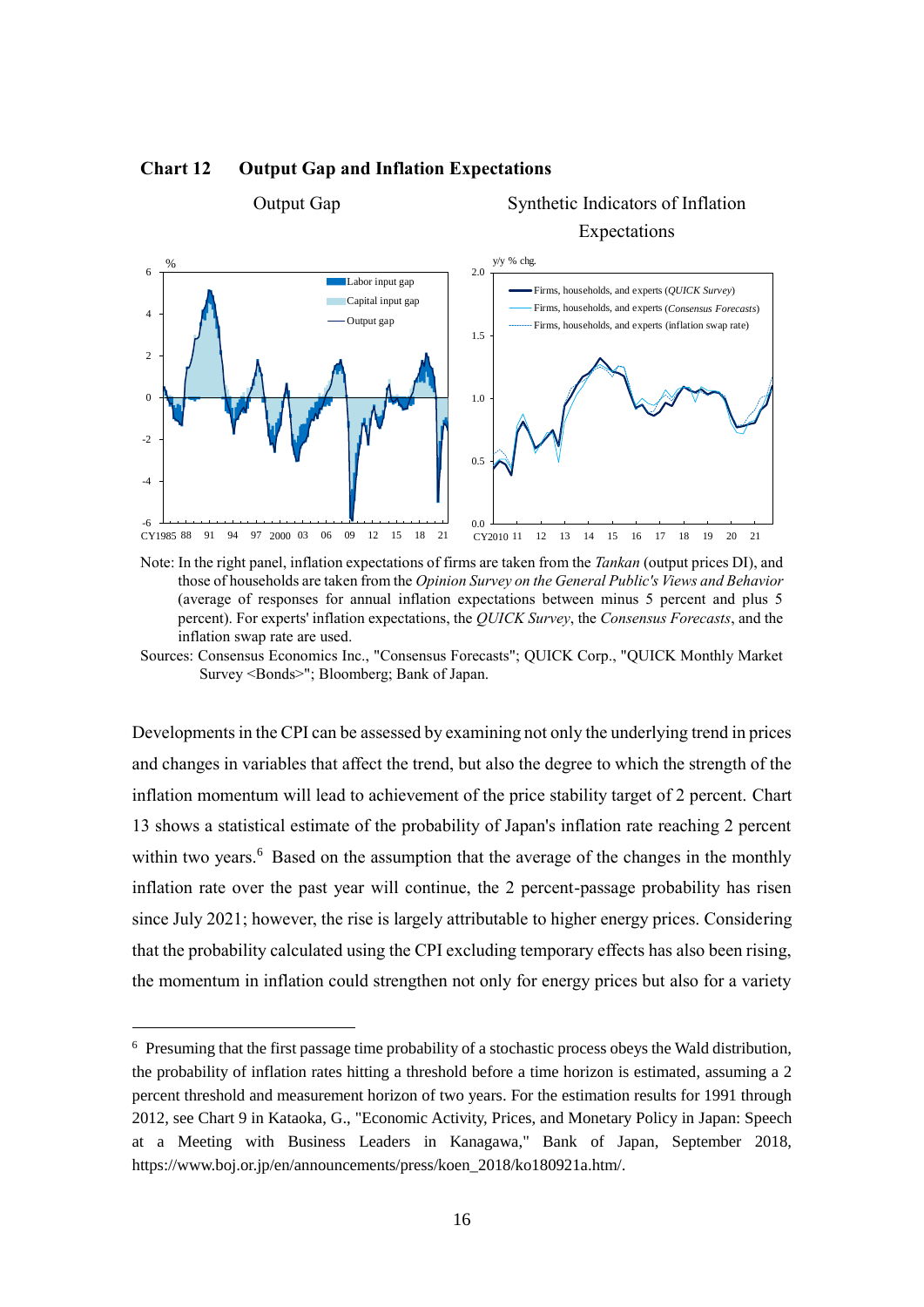of goods. Nevertheless, the inflation momentum has not been strong enough in terms of the 2 percent-passage probability.





- Notes: 1. Presuming that the first passage time probability of a stochastic process obeys the Wald distribution, the probability of inflation rates hitting a threshold before a time horizon is estimated, assuming a 2 percent threshold and measurement horizon of two years. The inflation momentum is assessed based on the assumption that the average of the changes in the monthly inflation rate over the past year will continue.
	- 2. The CPI figures are adjusted for the consumption tax hikes and the introduction of free preschool education. In addition to the above, figures for "CPI estimate (less fresh food, energy, and temporary effects)" exclude the effects of the free higher education policy, the "Go To Travel" campaign, and changes in mobile phone charges.
	- 3. Author's calculations based on the Consumer Price Index.

Source: Ministry of Internal Affairs and Communications, "Consumer Price Index."

Given that the temporary effects that have been pushing down prices thus far are projected to dissipate from the turn of fiscal 2022, the year-on-year rate of increase in the CPI is highly likely to exceed 1.5 percent, whether temporarily or not. Moreover, depending on developments in crude oil prices, the uptrend in the CPI may strengthen further. Having said that, judging from the underlying trend in the CPI, my assessment at the moment is that such